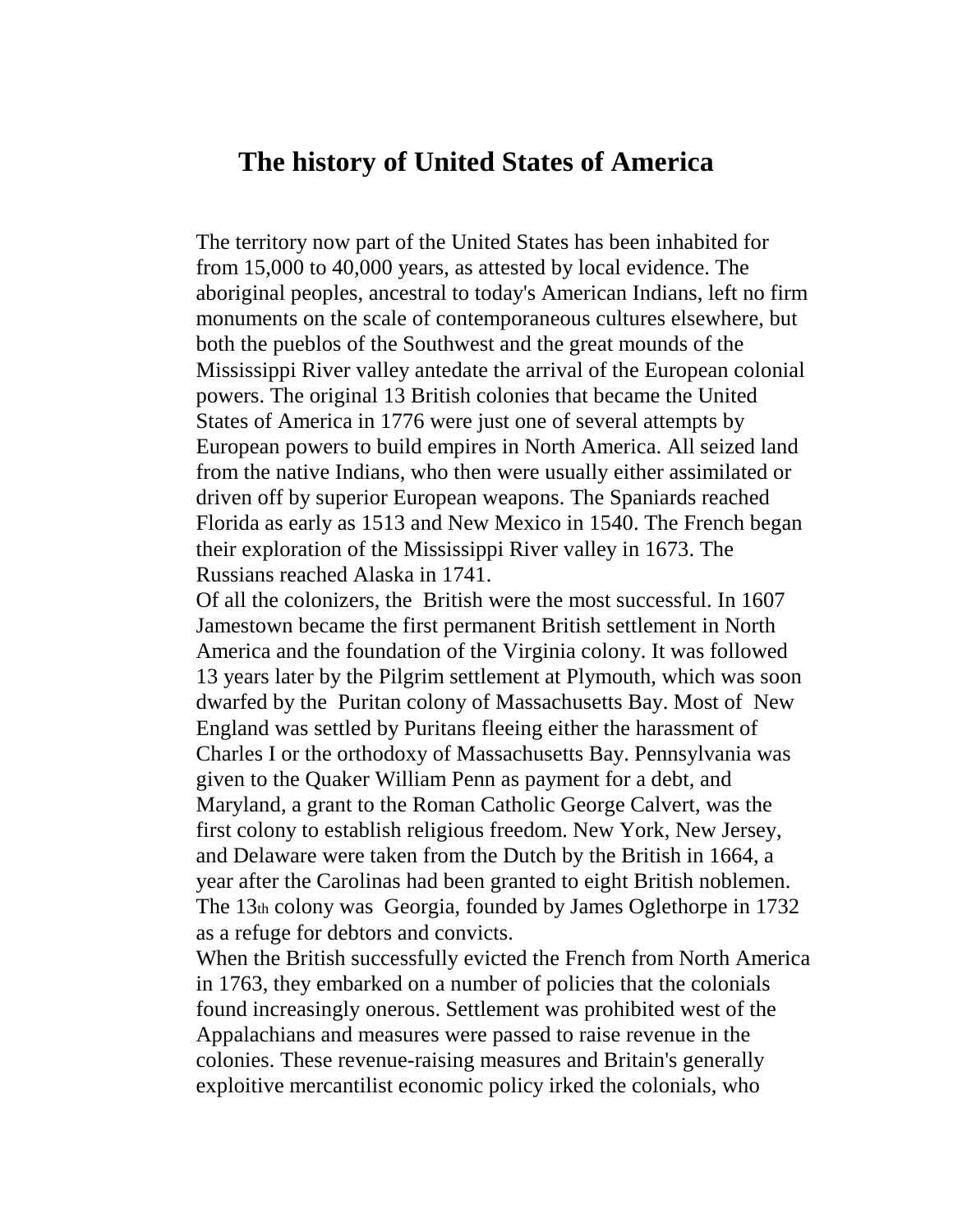began to band together to oppose and subvert the measures. Britain increased its military presenceto enforce compliance (a presence part of whose cost was exacted from the colonials), and fighting broke out in 1775. The Second Continental Congress, acting for the 13 colonies, declared independence on July 4, 1776, and created. Articles of Confederation to govern the new nation. Victory over the British came in 1783, and the resulting Treaty of Paris established U.S. boundaries, except for Spanish Florida, west to the Mississippi River.

The Articles of Confederation provided a weak central government and proved inadequate to govern the growing nation. A new constitution was created in 1787, ratified in 1788, and took effect in 1789. George Washington was the first president, and his sober and reasoned judgments were instrumental in establishing both the tenor of the country and the precedents of the executive office. Under the new Constitution, the country began to grow almost immediately. By the Louisiana Purchase of 1803, the United States acquired from France the entire western half of the Mississippi River basin, thereby nearly doubling the size of the national territory. The movement into the lands west of the Appalachians thenceforth became a flood. The United States' victory in the Mexican War (1846-48) brought all or part of the future territory of seven more states (including California and Texas) into American hands.

As the United States moved west, the issue of slavery was intensifying strains between the rapidly industrializing North and the slave-based agricultural South. The South was determined to maintain the institution of black slavery against the federal government's efforts to curtail the latter's spread. Several compromises over the slavery issue held the Union together for more than a half-century, but the election as president in 1860 of Abraham Lincoln, whose Republican Party clearly advocated the prohibition of slavery in the Western territories, led South Carolina to secede, joined by 10 other Southern states by the next year.

Lincoln denied the Southern states' right to secede. The North's defeat of the South in the ensuing Civil War (1861-65) resulted in the preservation of the Union, the abolition of slavery, the establishment of citizenship for former slaves, and the institution of universal adult male suffrage. Lincoln's plans for magnanimity to the defeated South were cut short by his assassination, and Congress, completely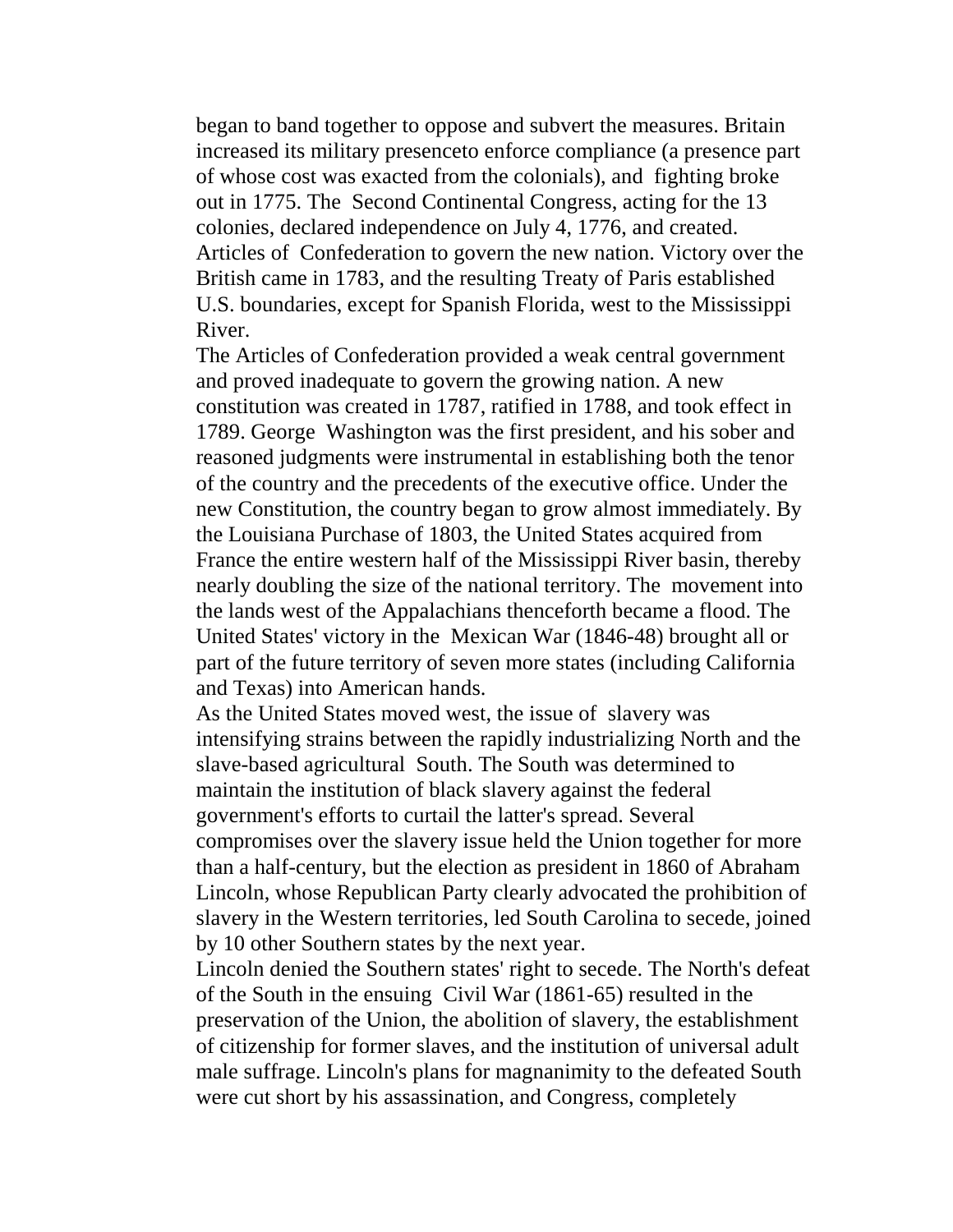dominated by northern Radical Republicans, embarked on its own, more punitive scheme of reconstruction. This system, which protected black civil rights in the South, came to an end with the withdrawal of federal (Northern) troops by 1877. Thereafter, Southern blacks were gradually disenfranchised and forcibly segregated within the larger society.

The post-Civil War United States was characterized by rapid industrialization, a continuing westward movement across the Great Plains, a massive influx of foreign immigrants, and the slow emergence of the United States into a position of world power. The westward movement fueled by the desire for land, led to a long series of evictions of Plains Indians from their lands onto less desirable reservations. Immigration from Europe exceeded 13,000,000 between 1900 and 1914 alone and provided labour for the North's burgeoning factories. When Cuba revolted against Spain in 1895, American sympathies and interests ultimately led to war with Spain (1898). Victory brought the United States its first overseas territories (the Philippines, Guam, Puerto Rico) and marked it as an emergent international power. The United States' rise to great-power status had its price. Though President Woodrow Wilson pledged neutrality in World War I, the United States was unable to remain outside the struggle. Its entry into the war in 1917 was decisive in bringing about an Allied victory and commenced American involvement in the European balance of power.

The prosperity of the decade that followed World War I came to a sudden end in 1929 when the stock market crashed and the Great Depression began. It ushered in an era of increased federal involvement in economic and social policy under President Franklin D. Roosevelt. His New Deal legislation revolutionized the country, but full economic recovery was still not achieved until war production became massive on the eve of World War II. The Japanese attack on Pearl Harbor brought the United States into World War II on the side of Britain and the Soviet Union against the fascist nations of Germany, Japan, and Italy. The war effort galvanized the American economy's productive capacity, and after victory was achieved in 1945 the United States experienced three decades of unprecedented economic growth and prosperity.

The Allied victory in 1945 left the United States the leader of the Western world, deeply involved in the reconstruction of Europe and